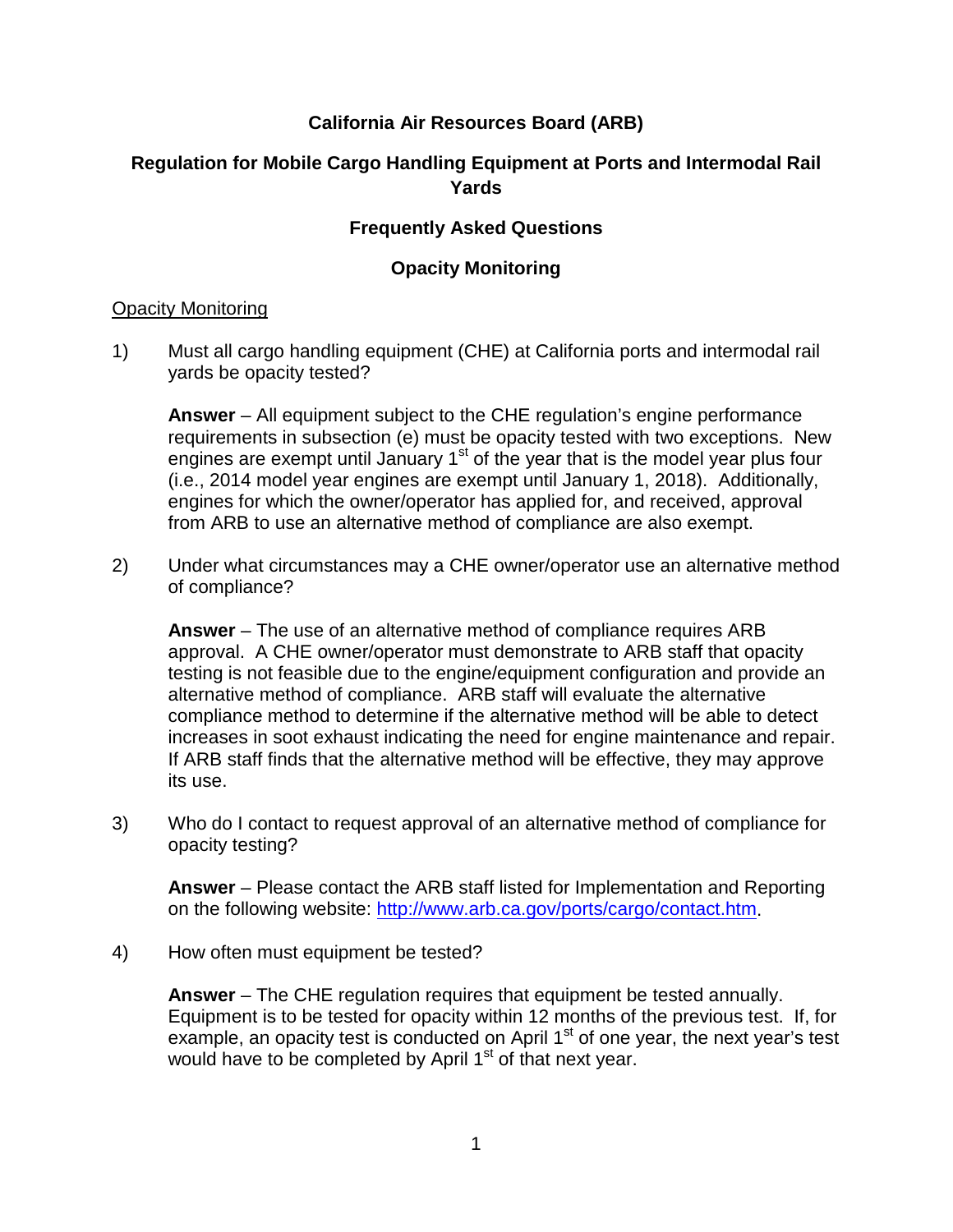5) Will CHE owners/operators with large fleets need to have all of their equipment opacity tested at the same time?

**Answer** – No. CHE owners/operators with fleets of five or more pieces of equipment can test their fleet in four phases with 25 percent of the number of engines tested in each phase. The initial phased compliance dates are provided below:

- 25 percent of engines by October 26, 2015
- Additional 25 percent of engines by January 24, 2016
- Additional 25 percent of engines by April 28, 2016
- Final 25 percent of engines by July 27, 2016

CHE owners/operators with one to four pieces of equipment are similarly allowed to test their equipment in phases. They are required to test one piece of equipment by the first compliance date of October 26, 2015, and one by each of the following compliance dates listed above.

6) Do new engines need to be monitoring annually for exhaust opacity?

**Answer** – Equipment powered by an engine less than four years old is exempt from the opacity testing requirement until January  $1<sup>st</sup>$  of the calendar year that is four years after the model year of the engine. For example: a 2014 model year engine will be exempt from the CHE regulation opacity monitoring requirements until January 1, 2018.

7) How should opacity be measured?

**Answer** – Opacity should be measured using the preconditioning and test phases specified in the Society of Automotive Engineers (SAE) snap acceleration smoke test procedure for heavy-duty powered vehicles (SAE J1667, February 1996). See the ARB website for more information: [http://www.arb.ca.gov/enf/hdvip/hdvip.htm#smoke\\_test](http://www.arb.ca.gov/enf/hdvip/hdvip.htm%23smoke_test)

8) How do I measure the exhaust opacity if my engine was certified with an original engine manufacturer (OEM) filter?

**Answer** – An engine certified with an OEM aftertreatment device, such as a filter, must be tested as certified, with the OEM filter intact and the opacity measured at the exhaust of the OEM aftertreatment device. This is reiterated in CHE Regulation subsections 2479(e)(2)(A)5. and 2479(e)(3)(A)3. Typically, Tier 4 off-road or 2007 model year or later on-road engines are certified with OEM aftertreatment. Measuring opacity at the exhaust of the OEM aftertreatment device will be consistent with specifying the opacity limit based on the particulate matter (PM) standard the engine was certified to.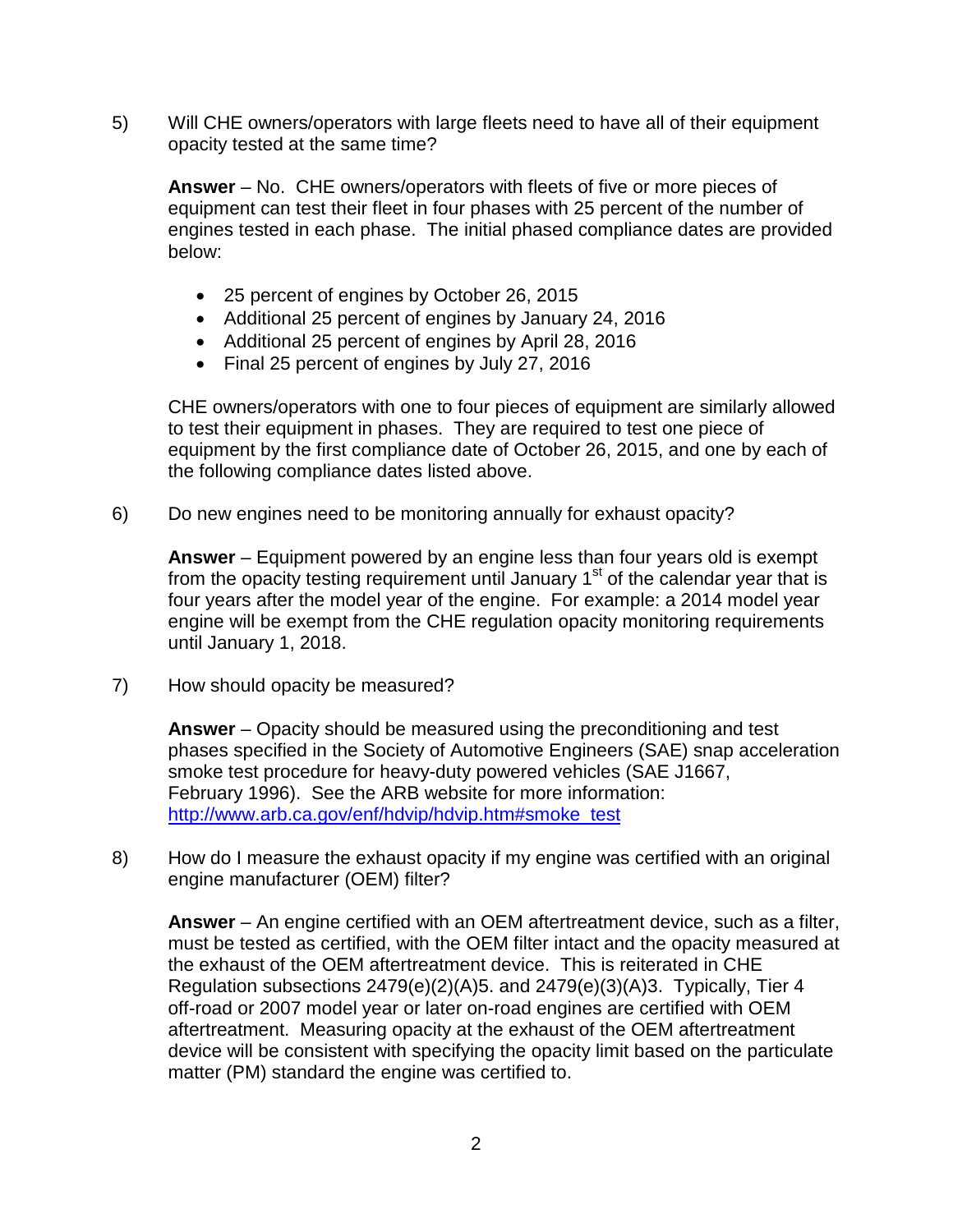9) What are the opacity limits for engines?

**Answer** – The opacity limits that must be met are determined based on the PM emissions standard that the engine was originally certified to. See regulation subsections 2479(e)(2)(A)5.e. and 2479(e)(3)(A)3.e. for the opacity requirements for different PM emissions standards. The following table provides a summary of these requirements.

| U.S. EPA PM Emissions Standard<br>$(g/bhp-hr)$ | Percent Opacity Not to Be<br>Exceeded |
|------------------------------------------------|---------------------------------------|
| > 0.4                                          | 55                                    |
| $0.31 <$ to $< 0.4$                            | 45                                    |
| $0.21 <$ to $< 0.3$                            | 35                                    |
| $0.11 <$ to $< 0.2$                            | 25                                    |
| $0.05 <$ to $< 0.1$                            | 15                                    |
| < 0.05                                         | 5                                     |

#### Table 1 Opacity Limits

10) How do I measure the exhaust opacity if my engine is retrofitted with a verified diesel emission control strategy (VDECS)?

**Answer** – CHE Regulation subsections 2479(e)(2)(A)5. and 2479(e)(3)(A)3. specify that the exhaust opacity of an engine retrofitted with a VDECS must be measured with the VDECS removed, such as when the VDECS is removed for cleaning or other maintenance. An instrumentation port upstream of the VDECS could alternately be used for measuring opacity, if approved by ARB. Measuring opacity upstream of the VDECS evaluates the condition of the engine and the possible need for engine repair or maintenance. The CHE Regulation does not require an opacity test at the exhaust of the VDECS.

11) Are there any additional opacity requirements for an engine retrofitted with a VDECS?

**Answer** – Yes, the ARB Verification Regulation subsection 2706(t)(1) requires the VDECS manufacturer to set an engine exhaust opacity limit to ensure that an engine is compatible with the VDECS. Consequently, the engine exhaust opacity measured for a retrofitted engine must meet the lower of the two opacity limits: the CHE regulation limit and the VDECS manufacturer's limit.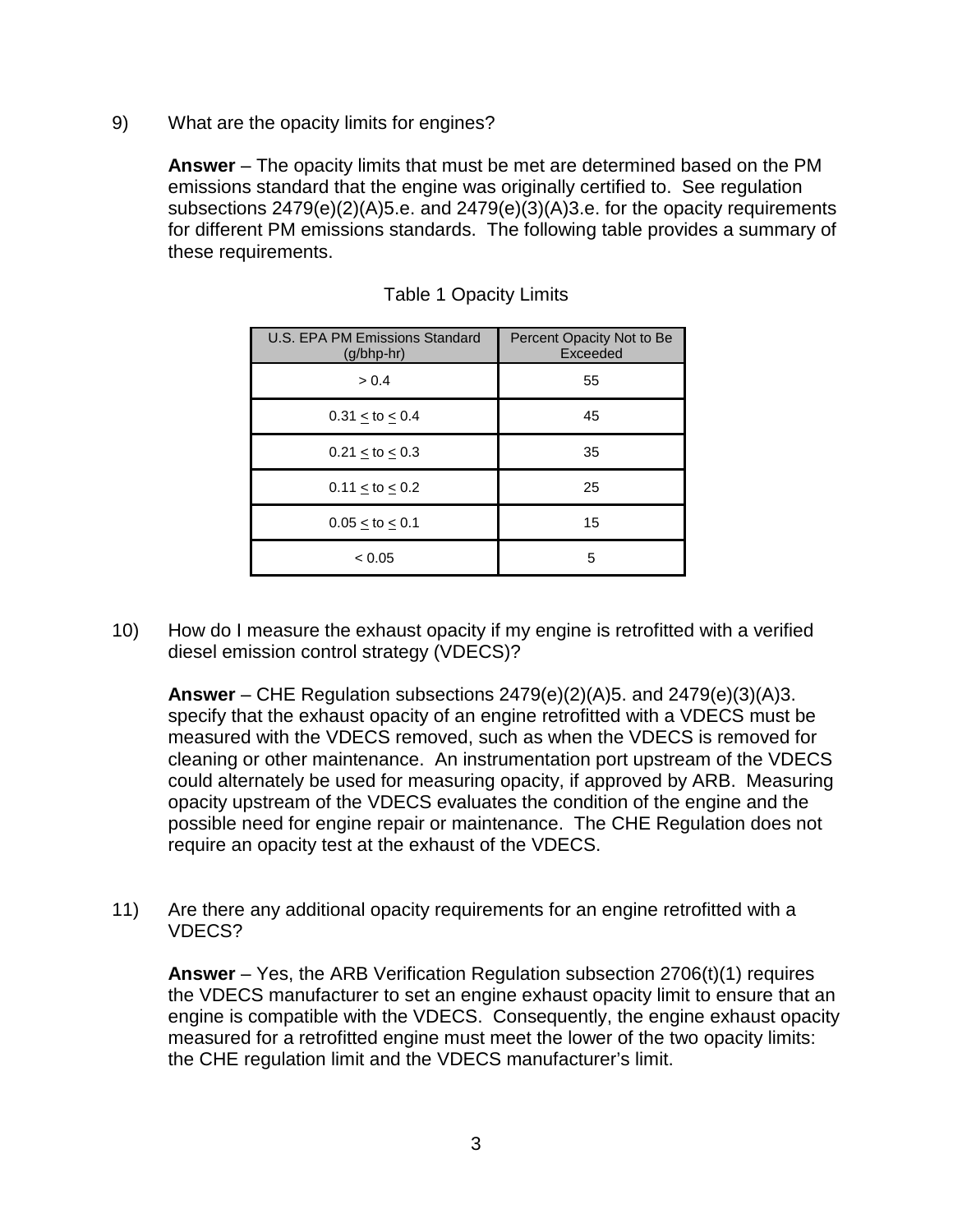12) How do I determine the PM emissions standard that the engine was originally certified to?

**Answer** – The PM emissions standard that the engine was originally certified to is provided on the certification executive order for the engine family of the engine. The engine family is provided on the engine label. The certification executive order can be found on the ARB website: <http://www.arb.ca.gov/msprog/offroad/cert/cert.php> based on the engine family. The PM emissions standard is provided on the executive order along with the measured certification emissions.

13) Do I have to take my equipment out of service if the engine's opacity exceeds the limit for the engine?

**Answer** – Yes. Equipment powered by engines which fail the opacity test (measured opacity exceeds the opacity limit) must be taken out of service and repaired. A post-repair opacity test must be performed to determine if the measured opacity after repair is below the opacity limit. If the post-repair opacity measurement is greater than 5 percent higher than the opacity limit, the equipment must remain out of service. The equipment can only be returned to service if it can be repaired to no more than 5 percent greater than the designated limit.

14) What if the engine cannot be repaired to meet the opacity requirements?

**Answer** – If the post-repair opacity measurement is greater than 5 percent above the designated limit, then the equipment must remain out of service. The equipment can only be returned to service if it can be repaired so that the measured opacity is no more than 5 percent greater than the designated limit.

15) If a CHE owner/operator has a piece of equipment powered with an ARB certified U.S. EPA Tier 1 off-road engine without a PM emissions standard, is there an opacity limit that the engine must meet?

**Answer** – Yes. There is a group of engines that have a U.S. EPA Tier 1 off-road engine NOx emissions standard, but no certified PM emissions standard. Generally, these engines were manufactured between 2000 and 2003 in the 50 to 175 horsepower range. Since there is no certified PM emissions standard, ARB considers these engines non-certified to a PM emissions standard. Therefore, an opacity limit of 55 percent must be met as per CHE regulation subsections 2479(e)(2)(A)5.e.(i) and 2479(e)(3)(A)3.e.(i).

16) Do individuals conducting opacity testing need specific training?

**Answer** – Yes. Individuals conducting opacity tests must have completed training conducted by the California Council on Diesel Education and Technology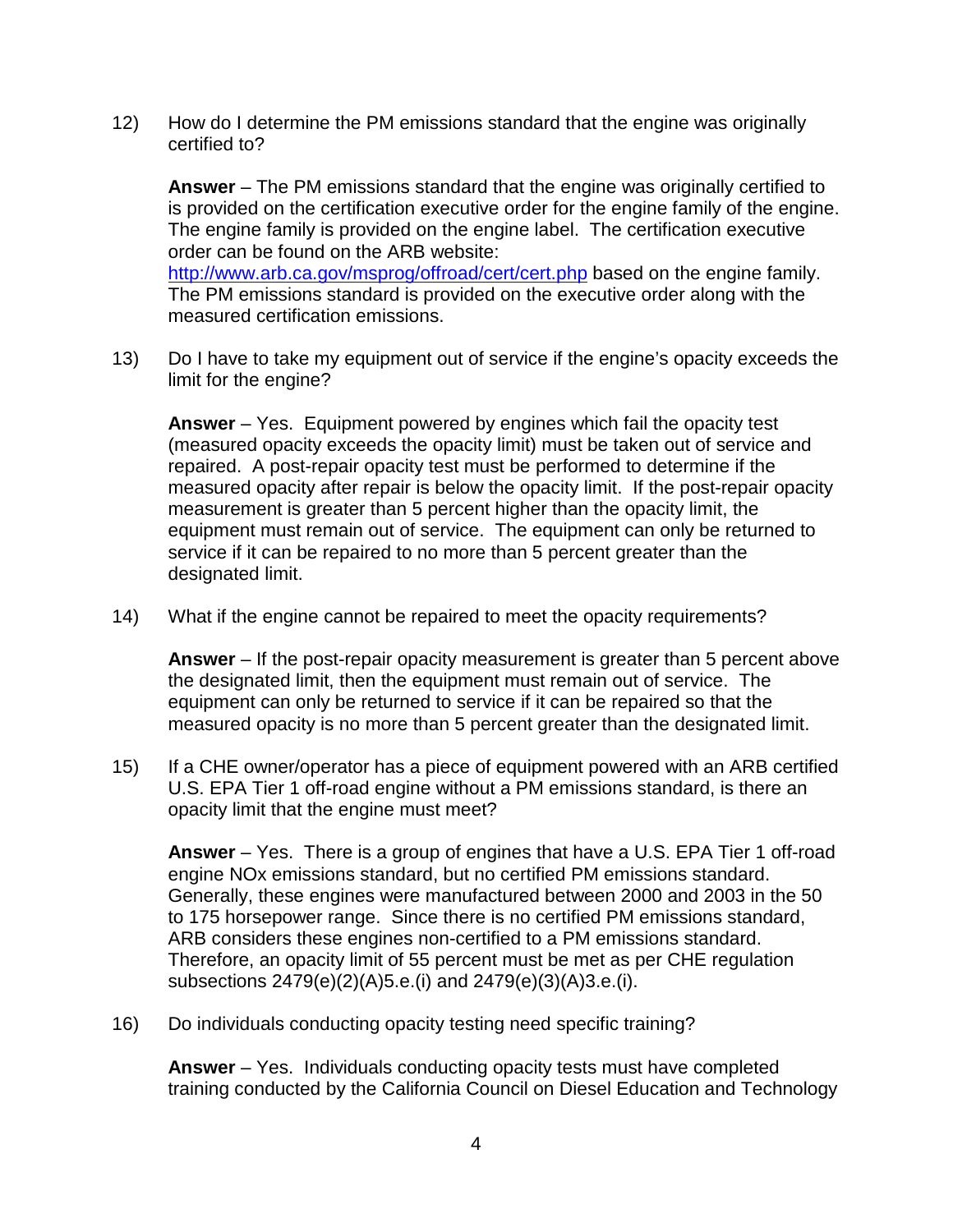(CCDET) and obtained certification on the proper administration of the SAE J1667 test procedure.

The CCDET provides one-day training courses on opacity testing. A description of the CCDET courses can be found at the following website: <http://www.arb.ca.gov/enf/hdvip/ccdet/ccdet.htm>

CCDET contacts in northern and southern California and course dates are available at the following website: <http://www.arb.ca.gov/enf/hdvip/ccdet/ccdet-schedule.htm>

CCDET staff will also work with port terminal and intermodal rail yard owners/operators to arrange additional training sessions, either at the CCDET facilities or the port terminal or intermodal rail yard.

17) Can I hire someone to test my fleet?

**Answer** – Yes. There are qualified facilities that hold a current CCDET certification and may be contracted with to test your fleet on-site. A list of such facilities is maintained on the Heavy Duty Diesel Vehicle Enforcement webpage: [http://www.arb.ca.gov/enf/hdvip/hdvip.htm#test\\_facilities.](http://www.arb.ca.gov/enf/hdvip/hdvip.htm%23test_facilities) The contracted facility should be notified that the opacity limits required for your equipment are different than those for heavy duty diesel on-road vehicles and are specified in the CHE Regulation.

18) Are there specific performance characteristics the opacity meter must meet?

**Answer** – Yes. The opacity measurement equipment shall consist of a light extinction-type opacity meter that has an optical detection unit, a control/indicator unit, and a strip chart recorder. The opacity meter shall be calibrated according to the specifications in section 7 of the SAE J1667 procedure. A list of manufacturers and distributors of opacity meters is maintained on the Heavy Duty Diesel Vehicle Enforcement webpage: [http://www.arb.ca.gov/enf/hdvip/hdvip.htm#list](http://www.arb.ca.gov/enf/hdvip/hdvip.htm%23list)

19) Are there reporting requirements associated with the opacity monitoring program?

**Answer** – No. There are no reporting requirements associated with the opacity monitoring program but there are recordkeeping requirements. (See question 20 below.)

20) What are the recordkeeping requirements associated with the opacity monitoring program?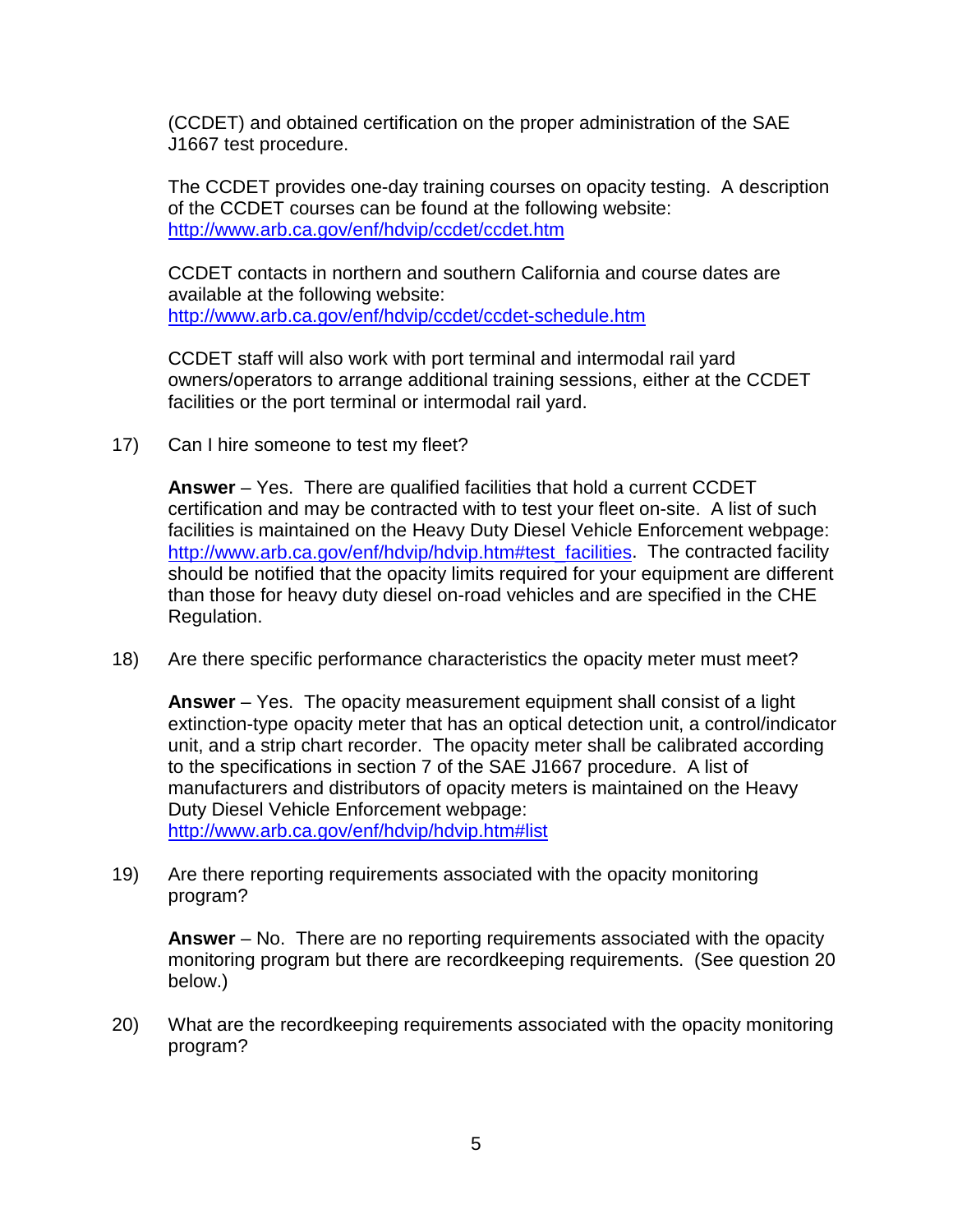**Answer** – The recordkeeping requirements associated with the opacity monitoring program are set forth in subsection 2479(i)(1)(D) of the CHE regulation and summarized below. This information must be kept with the engine-specific maintenance records a terminal or intermodal rail yard operator keeps for their CHE and be available to ARB staff upon request. These records, listed below, must be kept for a period of 2 years.

- a. Brand name and model of the opacity meter.
- b. Dates of last calibration of the opacity meter and chart recorder (it is recommended that meters be calibrated at a minimum of once every 6 months).
- c. Name of the smoke meter operator who conducted the test.
- d. Name and address of the contracted smoke test facility or vehicle repair facility that conducted the test (if applicable).
- e. Applicability of smoke opacity standard for the tested vehicle.
- f. Engine serial number, vehicle's engine model, engine make, engine model year, and test date.
- g. Initial smoke test opacity levels (for three successive test readings).
- h. Indication of whether the vehicle passed or failed the initial smoke test.
- i. For vehicles that failed the smoke test and that were repaired, the following information:
	- 1. Name of the mechanic
	- 2. Date of the repair
	- 3. A statement identifying the nature of the repairs made
	- 4. An itemized list of parts used in the repair
	- 5. Post-repair test date
	- 6. Post-repair smoke test opacity levels (for three successive test readings)
	- 7. Indication of whether the vehicle passed or failed the post-repair smoke test

A smoke opacity test printout that includes the above information provides the most accurate documentation for ARB Audits. Documentation that does not include the required information may be considered invalid.

21) What records will ARB staff require be available for review?

**Answer** – The following types of records are required to be available to ARB staff (or other authorized entity) to audit a CHE owner/operator's opacity monitoring program:

- a. Maintenance records,
- b. Repair records, and
- c. Opacity test printouts.